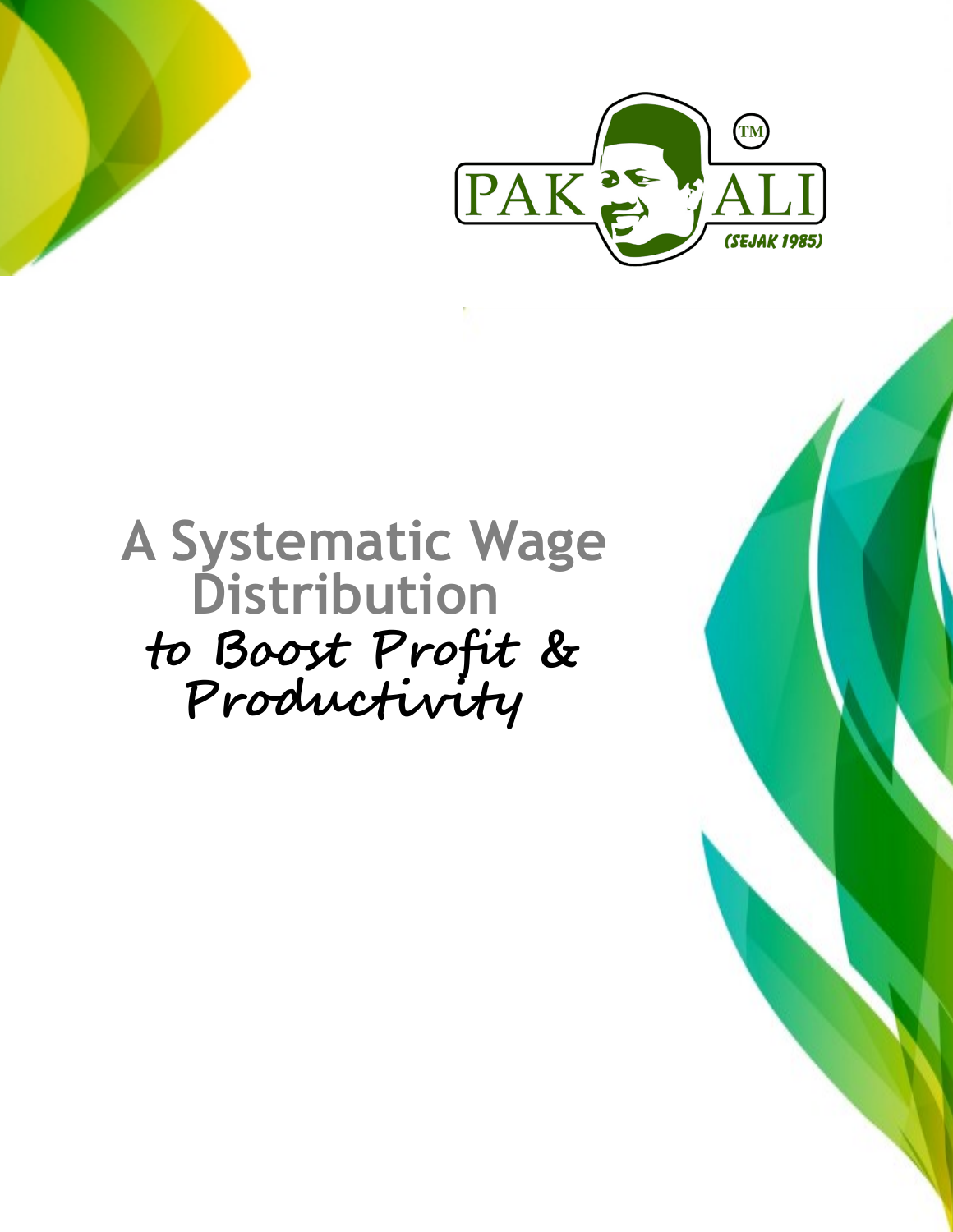he food industry in Malaysia has seen a tremendous growth over time and the local food industry which began predominantly as small-medium scale companies, have grown to large entities today. These entities especially highlight the local flavours from fruits to processed food which portrays the Malaysian identity.

Penang, one of Malaysia's most outstanding tourist spots holds a strong diversity in culture, tradition and food. It is also known to bear interesting nuances of numerous flavours that come from different influences around the globe.

It is believed that Penang is the proud home to many local delicacies and food is known as an attraction in boosting the local tourism industry. Pak Ali Food Industries Sdn Bhd (Pak Ali Food Industries) is one of Malaysia's renowned local delicacy producers that has rooted from Penang and has established itself profoundly in the food industry.

Local delicacies play an important role in reflecting the authenticity of a particular region. In fact, food is known to mirror the nature or environment and produce of a particular province. Pak Ali Food Industries is known to produce local delicacies based on the yields in Penang and other nearby regions.

This entity which was established in 2009 has a workforce of 115 people and is known to produce some of Malaysians' favourite local food such as pickled fruits, juices, 'rojak' sauce, numerous traditional treats and nutmeg based products.

This entity has grown to serve not only the local markets but also demands from Singapore, Brunei and China. Pak Ali Food Industries which started small about ten years ago has gone through a widespread of expansion and aspires to lead the 'halal' food industry especially on fruit-based products with a touch of Malaysian identity.

Pak Ali food Industries began with a lot of R&D activities to identify local demands and market trends. They have obtained support







in terms of quality enhancement from government bodies such as FAMA, MARDI, MARA and PERDA as this entity was seen unique in its product. This support was seen as a significant aspect that marked a dynamic journey within the entity.

Pak Ali Food Industries has also won numerous awards namely *Anugerah Agroprenuer* Agrobank 2017, *Anugerah Peruncitan* AURA MARA 2016,*Anugerah Industri Asas Tani Jaya* 2014, Anugerah *Satu Daerah Satu Industri* 2015, *Anugerah Usahawan* IAT Pulau Pinang 2010, *Anugerah Usahawan Bumiputera* Pulau Pinang 2010 and other distinguished awards.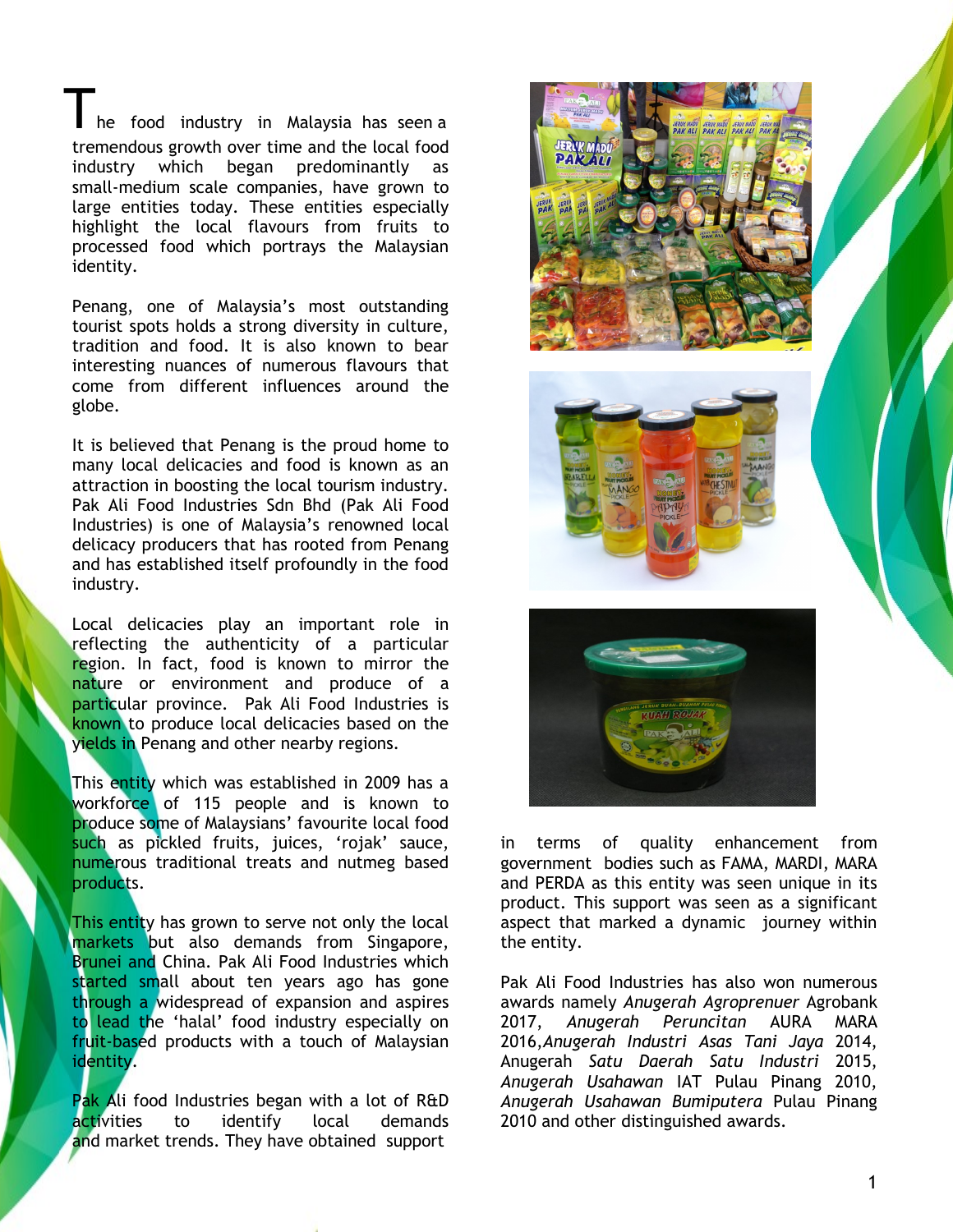## **Productivity-Linked Wage System in motivating employees**

Human capital is understood as a substantial aspect that plays an important role in the development of Pak Ali Food Industries. Therefore, this entity is determined in building a comprehensive human capital within the entity and ensure they are equipped with the skill and knowledge that are deemed crucial for the entity.

With such thoughts and ideas in mind, employees at Pak Ali Food Industries are relentlessly exposed to various training and workshops every now and then to accentuate motivation, administration, quality control, LEAN Management, effective communication and other necessary technical and non-technical skills.

The Productivity-Linked Wage System (PLWS) is seen as pathway to apply effective gain-sharing for all. At the initial stage of the entity, employees found it a challenge to follow a specific routine and excel at work which led to decrease in production.

In fact, employees were not able to gauge the capacity of their output and hence they lacked urgency. Furthermore, this brought to a lower productivity and awareness of business targets.



**Tuan Haji Alias bin Haji Ali, Chief Executive Officer, Pak Ali Food Industries Sdn. Bhd.** 



**"As much as we were determined to enhance the business, we lacked information and knowledge to narrow down business tactics. We strongly believed in 'no pointing fingers' and worked together in seeking for advice from MPC which is known to be resourceful in business acceleration. PLWS was introduced by MPC in 2013 and after a careful implementation of PLWS guided by MPC, we were able to increase the output and work towards optimisation in production," said Haji Alias bin Haji Ali, the CeO of Pak Ali Food Industries Sdn. Bhd.**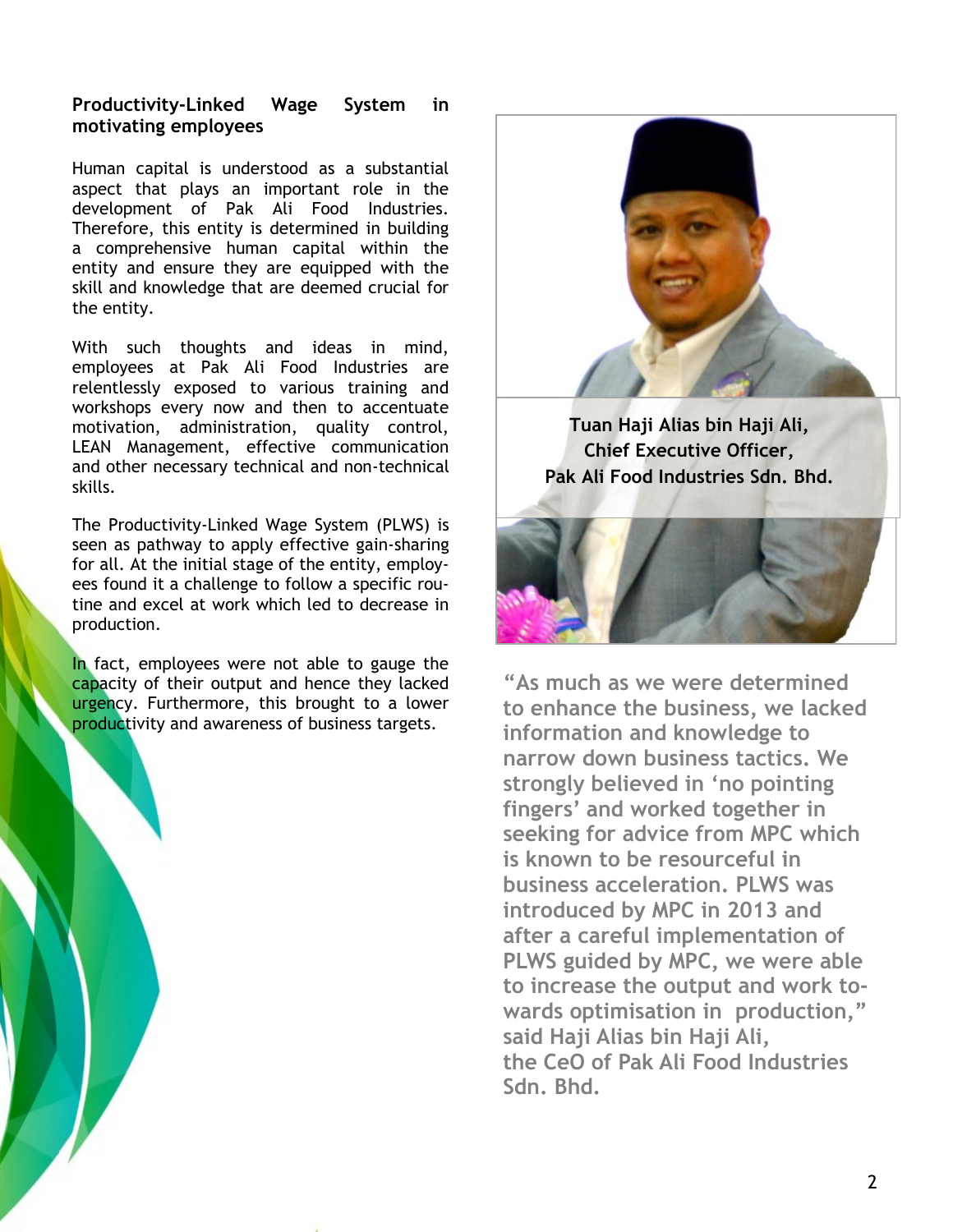Since 2014, employees at the Fruit Dissection Department have been paid based on their output. The wages are in accordance to weightage and this indirectly motivates them to perform better.

For instance, employees are paid RM0.40 and RM0.80 for a kilogram of papaya and a kilogram of nutmeg respectively. All employees' performances are recorded daily in an ICT system developed by the entity. This surfaced as a brilliant way to monitor performance and productivity concurrently.

Additionally, an innovative incentive was introduced at the entity where team excellence also brings more benefit through PLWS. Monthly output for each production section is projected one month prior to the actual work month and teams are observed based on performance.

If employees' performance exceeds a 100% output target, they are paid an incentive of RM70. However, the set back to this approach is that groups are not paid incentives in performance if actual output does not exceed 80% of targeted output. This, in a way is seen as an effective measure in boosting performance, sustaining productivity and to encourage teamwork among employees.

Pak Ali Food Industries constantly improvises its PLWS system by introducing various bonuses and allowances. "An incentive to reduce absenteeism rate among the staff was introduced whereby each employee who projects 100% attendance at work is eligible to receive RM50 per month and up to RM600 per year."

"We also reward employees who multitask and an additional allowance is given to those who facilitate others at work. This was seen as an impactful method of motivation and reflected increase in productivity at the workplace."

"Till to date, we often update the PLWS input and this has brought an increase in Average Direct Labour Output/Employees from 1.33 in 2013 to 2.98 in 2017, " said Alias.

PLWS was extremely beneficial to create an engaging environment at work and ensured employee commitment. Not only that, PLWS was able to sustain workforce at Pak Ali Food Industries. In addition to incentives and rewards, PLWS brought many changes to the work system and production, specifically to provide a conducive work environment for its workforce.